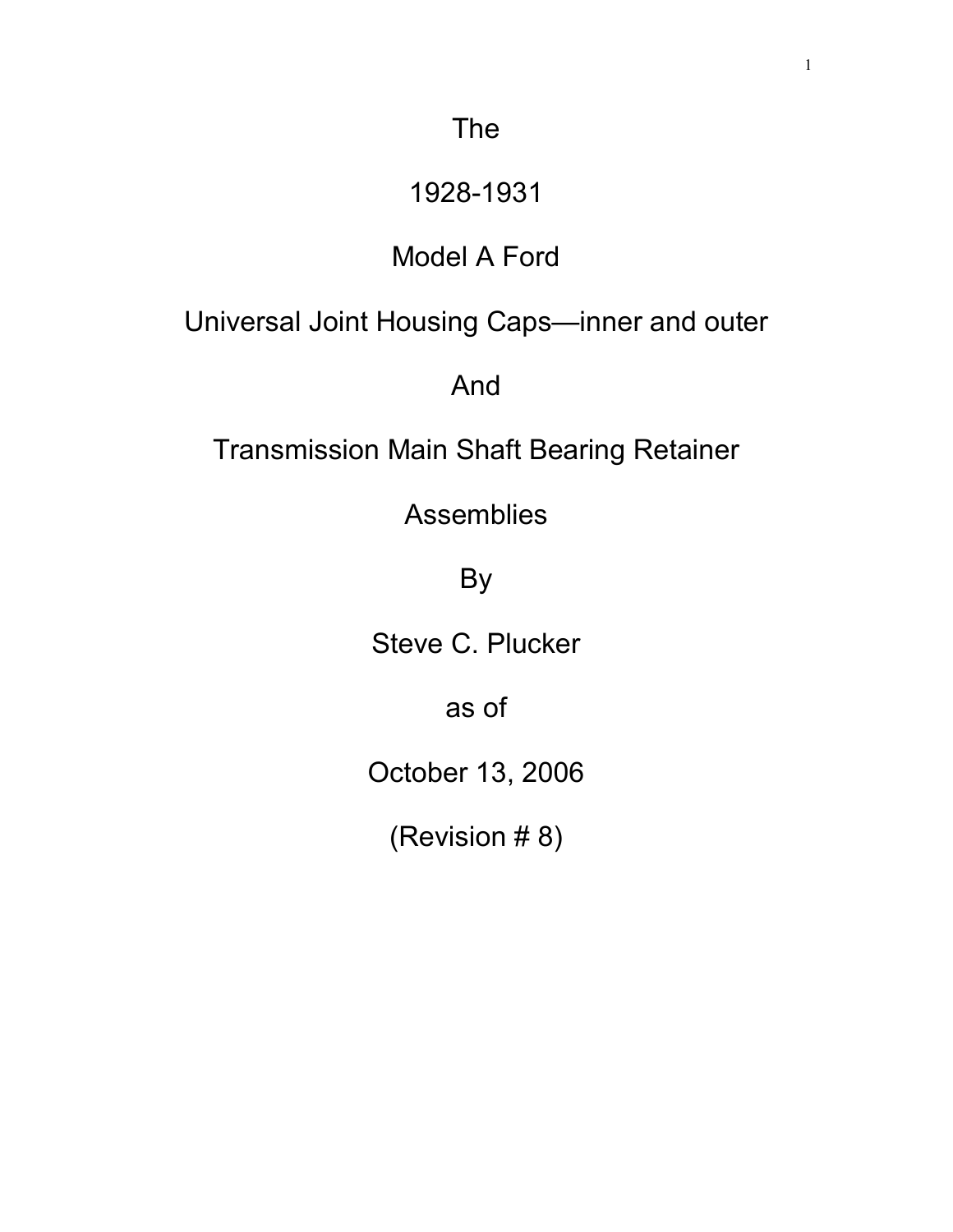The following study concerns the 1928-1931 Model A Ford Universal joint housing caps inner and outer assemblies (and related parts) along with it's counter part, the Transmission main shaft bearing retainer.

All the information used in this study was taken directly from the Ford Service Bulletins, the Ford Service Letters, The Ford Parts Price Lists, and the Ford Part Releases which came from the Benson Ford Research Center and Archives in Dearborn, Michigan.

There were three (3) known styles of A-4513, Universal joint housing caps—inner; four (4) known styles of A-4520, Universal joint housing caps—outer assemblies (not to mention all the variations within); and five (5) known styles of A-7085, Transmission main shaft bearing retainers. When used in combination, there were five (5) major types of assemblies for which I have elected to use the Transmission main shaft bearing retainer as the basis for each one.

The initial purpose of the Universal joint housing cap assemblies were two-fold. First they were to guard the Universal Joint Assembly, A-7090, from becoming damaged and to contain the grease for it. The second item was to help stabilize in place the Brake Cross Shaft Assemblies, right and left, for the early service brake system. When the arms were discontinued the assembly was for guarding the Universal joint. All Universal joint housing caps—outer, upper and lower, were machined in pairs and were not serviced individually. They were painted "black". The inner cap was "unfinished".

The purpose of the Transmission main shaft bearing retainer was also two-fold. First it served as a retainer for the small rear Transmission main shaft ball bearing, A-7065, in the transmission. Second, it was also used to attach the Universal joint housing caps—inner and outer with six "unfinished" bolts, nuts and cotter keys. The Transmission main shaft bearing retainer was installed upon the completion of the transmission. The transmission was then installed onto the completed engine and clutch prior to the shipment to the various assembly plants to be installed into the chassis at time of assembly of the car or truck. The retainer was painted Ford Engine Green.

Most of the data is represented by the major changes that occurred on the part. These changes are described and will make it easier for the restorer to put the right combination onto whatever vehicle it is they are restoring at a certain point in time.

The dates contained in this study reflect the Ford Part Release dates. Just when the new and updated parts were sent to the final assembly line depends on just where the parts were sent and how much back stock of the previous assembly there was. More than likely the Rouge plant was the first to utilize the new parts and the assembly plants which were further away were later.

At the start of production in October, 1927, Type 1 assembly, had six (6) **equally** spaced bolt holes around the circumference of the assembled parts and was specified for the first 1000 units.

The Transmission main shaft bearing retainer was represented by part number A-7085 and A-7085-A (Fig. 1). The six (6) bolt hole flanges were ¼ inch in thickness and refereed to as the **thin** type, it had a large center hole and raised "hump like" center areas on all four sides on the outside of the retainer. The grease zerk was on the middle right side of the retainer. These were stamped with the "Ford" script in various spots on the retainer. A good photo of it's placement on the back of the transmission can be seen on page 236, Fig. 484 of the March, 1928 Ford Service Bulletin.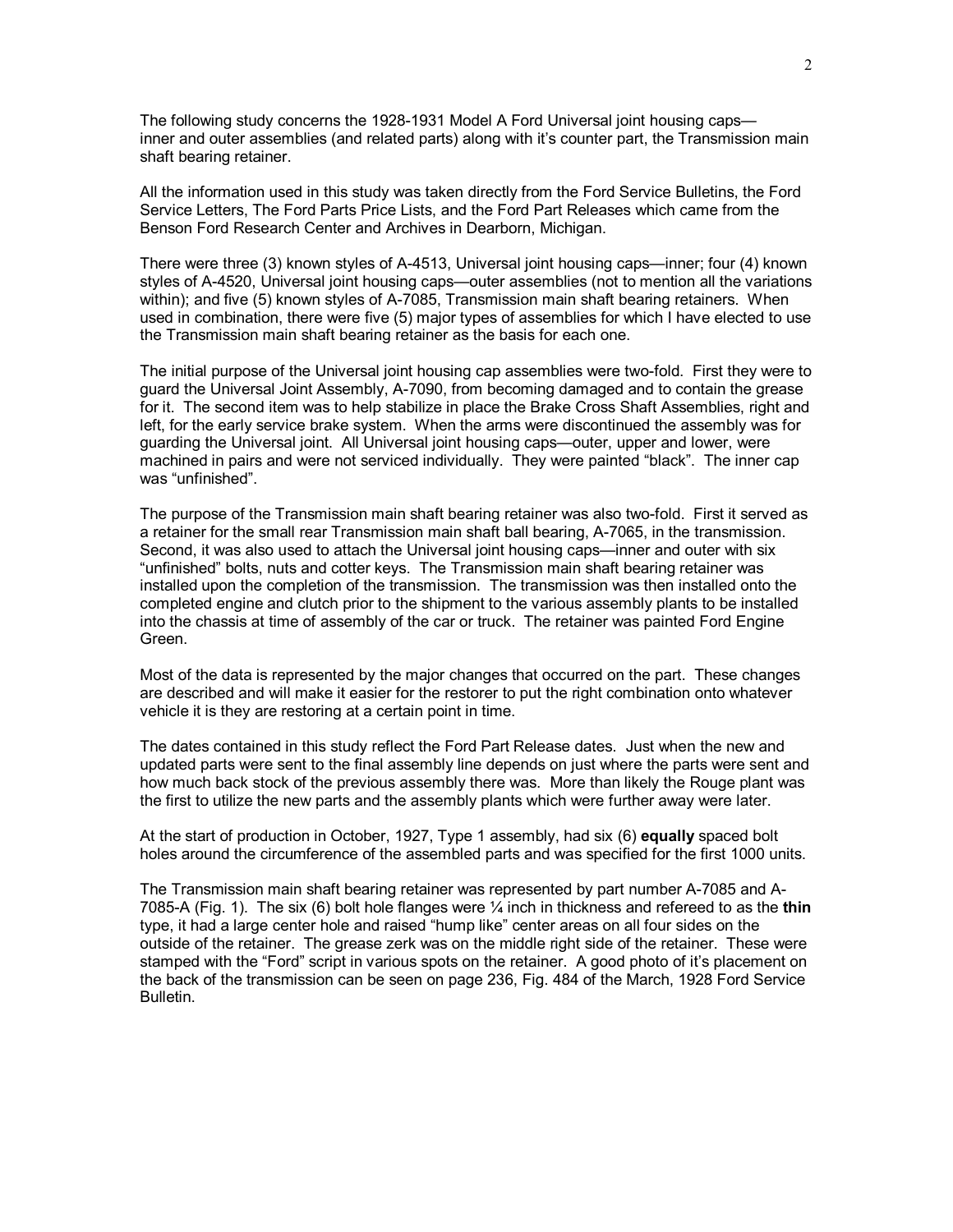

Fig. 1

The Universal joint housing cap—inner, represented by part numbers A-4513, A-4513-A, and AA-4513 had no side holes in the bell and the center hole measured 2-5/32 inch diameter.

The Universal joint housing cap—outer assembly, had no known individual part numbers at the time except as a complete assembly, A-4514-C. However to simplify things the upper half was known as A-4518 and the lower half was known as A-4514. There were two (2) known varieties of the "outer" assembly. Variety 1, (Fig. 2) has a safety lug with a raised, pronounced rib going up the center of the lug on the upper half. On the lower half there is a "T" type boss to position the safety lug which was to be welded on but was not. This variety has been confirmed on \*A189\*, owned by Mr. Charlie Bass, which was stamped on November 2, 1927. Variety 2, (Fig. 3) has the revised safety lug which was half round with no pronounced rib on the upper half. The lower half had a "D" shaped boss to position the safety lug which was to be welded on but was not. This variety has been confirmed on \*A1031\*, owned by Mr. Steve Ciccalone, which was stamped on December 1, 1927. It is not known when Variety 1 was discontinued or when Variety 2 began. The releases did not say.



Fig. 2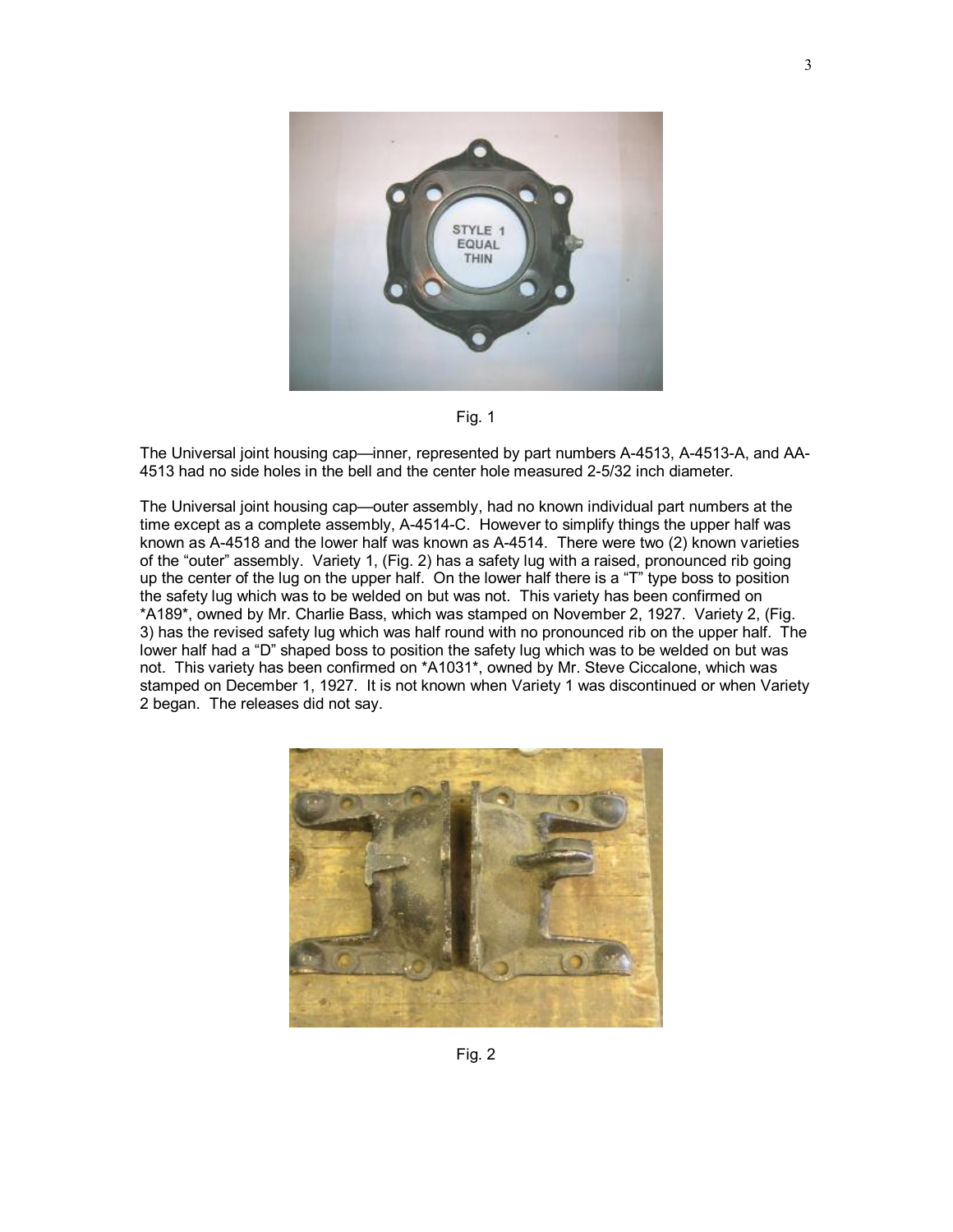

Fig 3

The safety lug, which was part number A-4519, was also called the Universal joint housing cap lug and was welded on to the upper half of the Universal joint housing caps. The word "safety" was used in reference to the lug in several releases.

Both halves had extension arms for the service brake equalizer brake system. Both varieties had 1/4 inch wide oil or grease grooves extending the length of the extended arms on the lower half only. The reinforcement ribs in the corners of the arms on Variety 2 were 1-1/16 inch in height, upper and lower, but were 1-3/16 inch in height on Variety 1 lower and unknown on the upper.

A good example of the lower part of Variety 1 can be found on page 222, Fig. 451 of the February, 1928 Ford Service Bulletin. If you have early copies of the Ford Parts Price List's, the pronounced "rib" can also be seen on the upper half of the outer housing, A-4520.

On November 10, 1927, it was designated by the engineering department under Release # 4447 that a new designed **unequal** spaced Transmission main shaft bearing retainer, A-7085-B, and Universal joint housing cap—inner, A-4513-B, was to be adopted for use after 1000 vehicles. By December 2, 1927, Release # 5440, new outer caps, A-4518 and A-4514, had been adopted. However the "1000 vehicle" designation did not materialize because on this date, it was designated by the release information that the new parts were to be used "after 3400 cars". What Ford's reason was to change this designation is unknown at this time. But if one were going to use the  $3400<sup>th</sup>$  engine as the cut off (providing Ford was correlating engines to cars), that would mean then as of December 21, 1927, when the 3401<sup>st</sup> engine was stamped and assembled at the Rouge, the "new" Type 2 assembly started in the production scheme. I say this because of the way the engine was assembled. When the engine was first assembled, it included the transmission and in order to hold the rear bearing in the transmission, the Transmission main shaft bearing retainer had to be on the transmission when sent to final assembly.

Several people in the hobby have asked several questions concerning the early housings…"Just where are these early housings?". "Why aren't we seeing more of them?". Great questions and very legitimate but I do not have an answer to the questions at this time. Do you?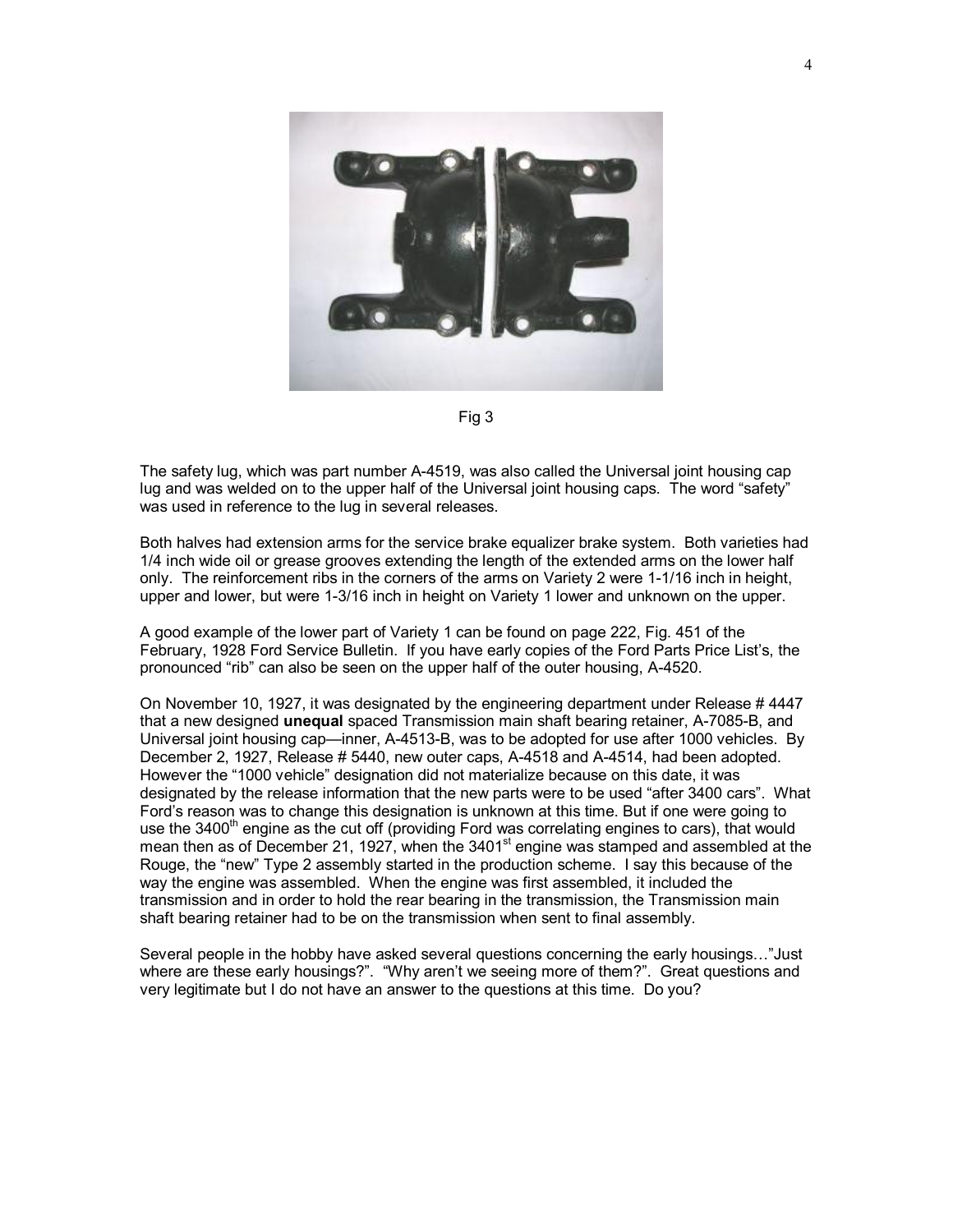It is quite interesting when studying all the part releases concerning the early development of the Model A. I acquired as much available data from the archives as possible to try and decipher the early stages of development of the Universal joint housing caps and Transmission main shaft bearing retainer that I possibly could. There was not that much information issued by the Ford Engineers to decipher just what was going on with the Type 1 assembly until Type 2 assembly started to take shape starting on November 10, 1927 with new parts. By December 19, 1927, all of the Type 2 assembly parts were in place to be used "after 3400 cars".

As Type 2 assembly was being worked out, one of the changes that the Ford engineers decided to do different was to change the six (6) bolt hole spacing to an **unequal** spaced assembly. It is not immediately known just why Ford did this. Where the **equal** spaced holes were spaced 2-3/4 inches **equally** around Type 1 assembly, the **unequal** spaced holes, around Type 2 assembly, were spaced **unequally** from the top clockwise around the assembly, 3 inches, 2-1/2 inches, 2-3/4 inches, 2-3/4 inches, 2-1/2 inches, and 3 inches respectively. To achieve this change however, only the upper half bolt hole configuration was changed.

Type 2 assembly parts started being produced in November, 1927 but it was not until December 21, 1927, when the 3401<sup>st</sup> engine was assembled (providing the "3400 car" designation is correct), that Type 2 assembly parts went into production on the assembly line. This assembly had six (6) **unequal** spaced bolt holes around the circumference of the assembled parts and was specified for use "after 3400" vehicles.

The Transmission main shaft bearing retainer, represented by part number A-7085-B (Fig. 4), still had **thin** flanges, raised "hump like" center areas on all four sides of the retainer and still retained the large center hole. The only major change to this part was that the grease zerk was moved to the right 60 degrees to the bottom of the retainer where it remained throughout production. The "Ford" script is also on early styles of these retainers but was removed after late March, 1928 "for the convenience in exporting"!



Fig. 4

The Universal joint housing cap—inner, represented by part number A-4513-B, had no side holes in the bell and the center hole measured 2-5/32 inch diameter. On March 29, 1928, the hole was increased to 2-9/32 inch diameter, about a 1/8 of an inch increase.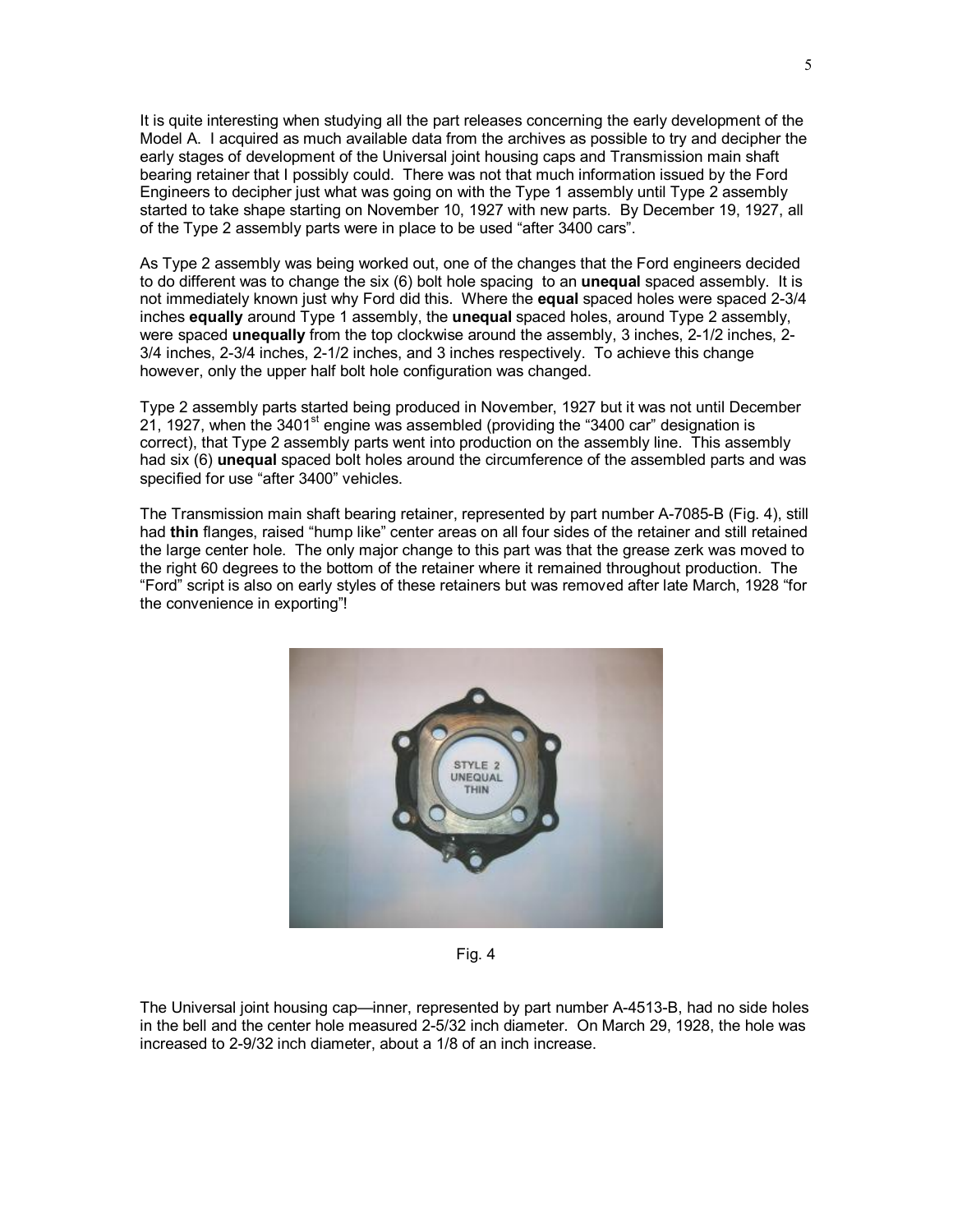The Universal joint housing cap—outer assembly, represented by part number A-4520 (Fig. 5), finally started to distinguish that the upper half of the assembly was A-4518 and the lower half was A-4514. The upper half, A-4518, still had the half round "D" shaped safety lug which was still being welded onto the part. The corner reinforcement ribs started out at 15/16 inches in height. However on December 30, 1927 they were reduced to 13/16 inches. The lower half, A-4514, also went through some changes. The "D" type boss, which was on Type 1, Variety 2, was removed. The reinforcement ribs changed in height from 1-1/16 inch to ¾ inch in mid December, 1927. Sometime between December, 1927 and February, 1928, the oil or grease grooves on the extended arms were changed from  $\frac{1}{4}$  inch to 1/8 inch in width. However on February 13, 1928, the grooves were changed to 3/16 inch in width.



Fig. 5

Both the upper and lower outer housing caps, Type 1 and Type 2 assemblies, were held together with four (4) 3/8—24 S.A.E. x 1-1/16 inch hex bolts, A-20915; four (4) 3/8—S.A.E. (21/64 x 9/16) hex nuts, A-21741; and four (4) 3/8 (0.401-0.411 3/32 x 21/32) lock washers, A-22245 up through the October 1, 1928 Parts Price List. Starting with Type 3 assembly, only two (2) of each were used. However the hex bolt was represented by 3/8—24 U.S.S. x 1" hex head screw, A-20905. All were "unfinished" except for the nuts which changed to "Zinc Plated" after mid- 1930.

As Ford was revising the service braking system during early and mid 1928, it also meant revising the U-joint housing caps and Transmission main shaft bearing retainer. This led to Type 3 assembly and many changes to the parts involved.

Up to this point, most parts, if not all, were forgings or of Forged Design. But Ford must have had a better idea because about this time the Ford Motor Company started producing parts of the Malleable Iron Design.

In 1930, Mr. Murray Fahnestock, who was known and respected for his writings about Ford technical data, wrote a book called "Know the Ford". One of the chapters in the book was titled "How Quality Steel Forms The Quality Car". Mr. Fahnestock indicated that there was over 40 different kinds of steel used in the construction of the Model A Ford. Two of these were Drop Forgings and Castings.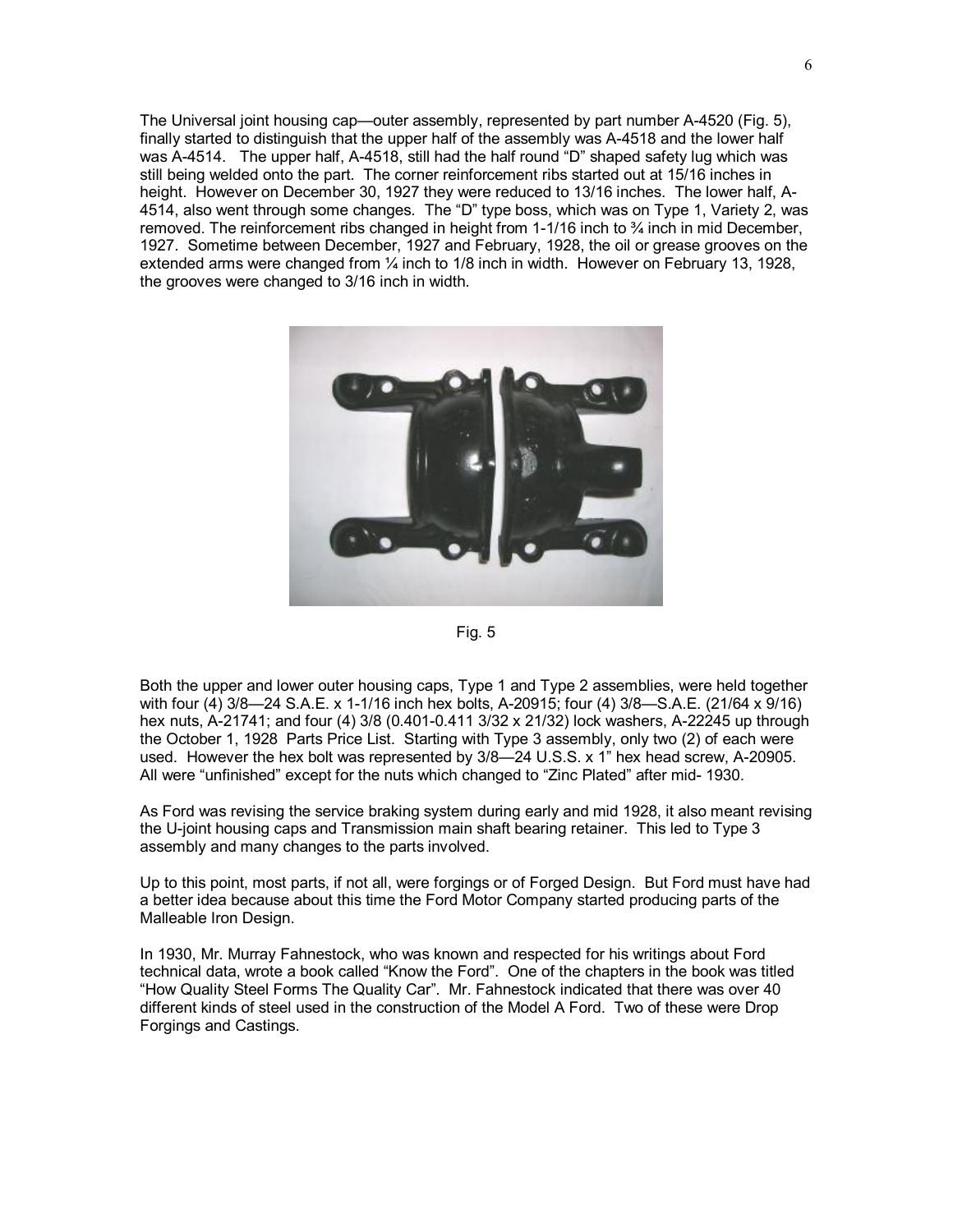Forgings, he indicated, was a process which the red-hot metal (not melted) was worked so that the "grain" of the metal was compacted and refined to increase the strength of the part which made it very strong. In other words, the forgings "preserves and intensifies the original fibrous structure of the rolled bar, thus increasing the strength and toughness of the steel". Another advantage of forgings as compared to castings was that the forged parts were much more reliable and thus could be made lighter with the assurance of ample strength in the part itself. Another advantage of forgings over castings were that the forgings contained no "hidden blowholes or seams which sometimes occur in castings, making castings far less reliable. The problem, however, was that forged parts were expensive to make as compared to the cheaper castings.

Apparently Ford discovered that the parts in question, the Transmission main shaft bearing retainer, A-7085; the Universal joint housing cap—outer assembly which included the Universal joint housing cap—outer upper, A-4518 and A-4517, and the Universal joint housing cap—outer lower, A-4514, could be made cheaper since the parts in question did not need that extra "strength" to do the job they were required to do.

So by converting the parts to a casting design, otherwise called the "Malleable Iron Design", new parts were made by castings.

As Mr. Fahnestock related in his book, "Castings, which are formed by pouring molten metal into molds, have more weight than that of forged steel, lack its toughness, and may have flaws which cannot be detected on the surface. So their use should be limited to more or less bulky, compact parts". Thus the reason why Ford switched from forgings to castings.

Most forged parts have raised part numbers, where the castings or Malleable Iron Designed parts, have the part numbers stamped into to part itself. **Note:** Please inspect these caps very carefully as some may be cracked or have flaws in them.

Sometimes a part had two sheets of release data. One was for the "forging size" and the other was for the "finish size". In other words, once the part was forged, it possessed a certain size on all sides especially those sides which were to be bolted up to another part. The "forging size" part was then machined to its "finish size" which allowed the part to fit the assembly correctly.

All parts were in place early in the development of Type 3 assembly except for the Transmission main shaft bearing retainer. On October 9, 1928, the retainer was issued as a new part and adopted for the new assembly by its placement on the engine/transmission. Therefore, sometime after this date, the new braking system started to show up on the assembly line. However, NOT to confuse the issue, I have a question. Are there any known unrestored Model A's out there which were produced before mid-October, 1928 with the new style service braking system? I will leave it at that.

Type 3 assembly was introduced in mid-October/November, 1928 with the introduction of the new service braking system. It retained the **unequal** spacing of the six (6) bolt holes on the parts themselves and the Universal joint housing cap—inner, with the 2-9/32 inch hole and no holes in the bell, remained the same as with Type 2 assembly.

The Transmission main shaft bearing retainer, represented by part number A-7085-C (Fig. 6), was a casting. However when it was redesigned, the six (6) bolt hole flanges changed from **thin** to **thick** and the four sides of the retainer were changed to flat, not "hump like" as with the two early styles. It still retained the large center hole and the grease zerk on the bottom of the retainer.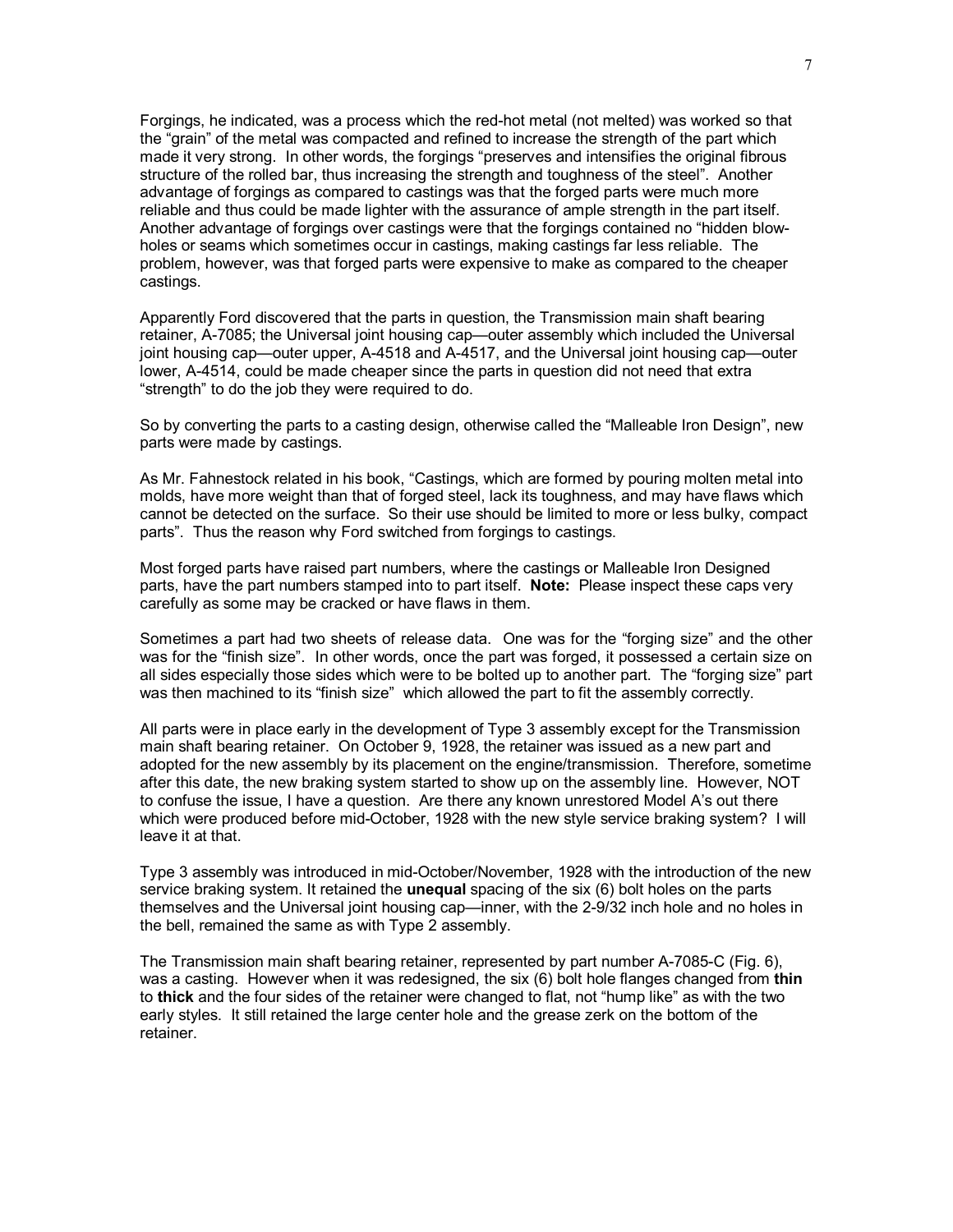

Fig. 6

More than likely Ford changed the thickness of the six (6) bolt hole flanges on the Transmission main shaft bearing retainers due to the casting as they were not as strong as the forgings. At the start of production, the flanges were about ¼ inch in **thickness**. By October, 1928, Ford went to **thicker** flanges which made them about 5/16 inch **thick**. An increase of 1/16 inch in **thickness** (Fig. 7). This also changed the bolt lengths which were used to connect the Universal joint housing caps—inner and outer by 1/16<sup>th</sup> of an inch.





From start of production up to the time Type 3 assembly was introduced, six (6) bolts, bolt number A-20931, which was a 3/8—24 S.A.E. x 1-5/32 hex head bolt (W/cotter hole), was used because of the thin retainer. When the new Transmission main shaft bearing retainer, A-7085-C, was introduced with thicker flanges, a new bolt, A-20953, which was a 3/8—24 x 1-7/32 hex head bolt (W/cotter hole), was introduced and used throughout production.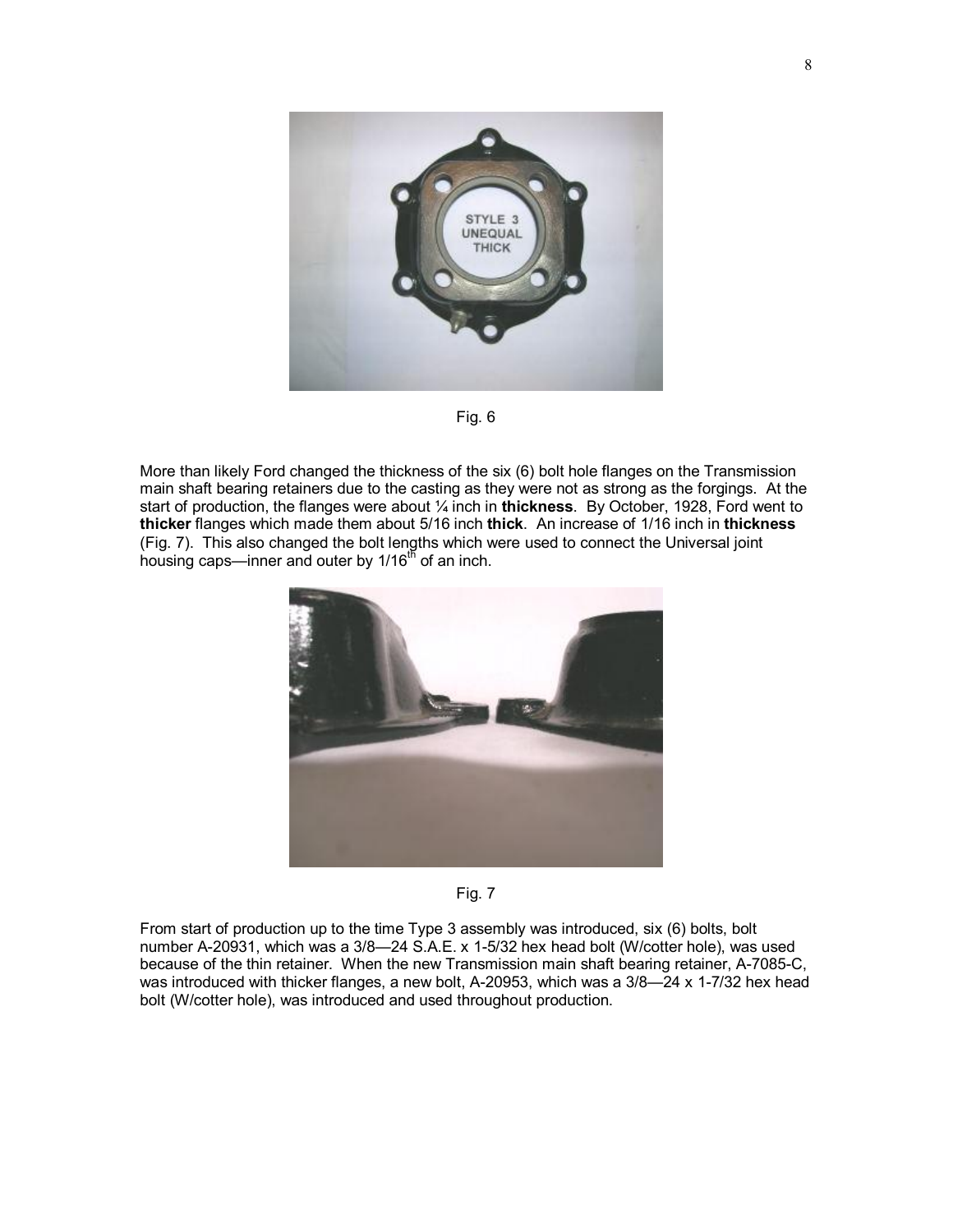The Universal joint housing cap—outer assembly (Fig. 8) was represented by part number A-4520-B. Both the upper and lower parts had the extended arms removed, as they were not needed for the new braking system. During the redesigning, both parts, whether forged or casting, had the thickness of the web between the bolt boss and the rear corner changed making it the same thickness as the boss. The edge between the bolt boss and the rear corner was also changed from being curved to being straight (Fig. 9). But may be found both ways. The upper half had three known part numbers, A-4518-B, which was a forging; A-4517-B1, unknown (have not viewed this part but may be a forging); and A-4517-B2, which was a casting or Malleable Iron Design. All three retained the safety lug. However with the "castings", the lugs appeared to be formed with the part itself and not welded on as with the forgings. The lower half also had three known part numbers, A-4514-B, which was a forging; A-4514-B1, a forging (have not viewed this part); and A-4514-B2, which was a casting.



Fig. 8



Fig. 9

The Universal joint housing caps—inner and outer flanges, remained the same thickness throughout production.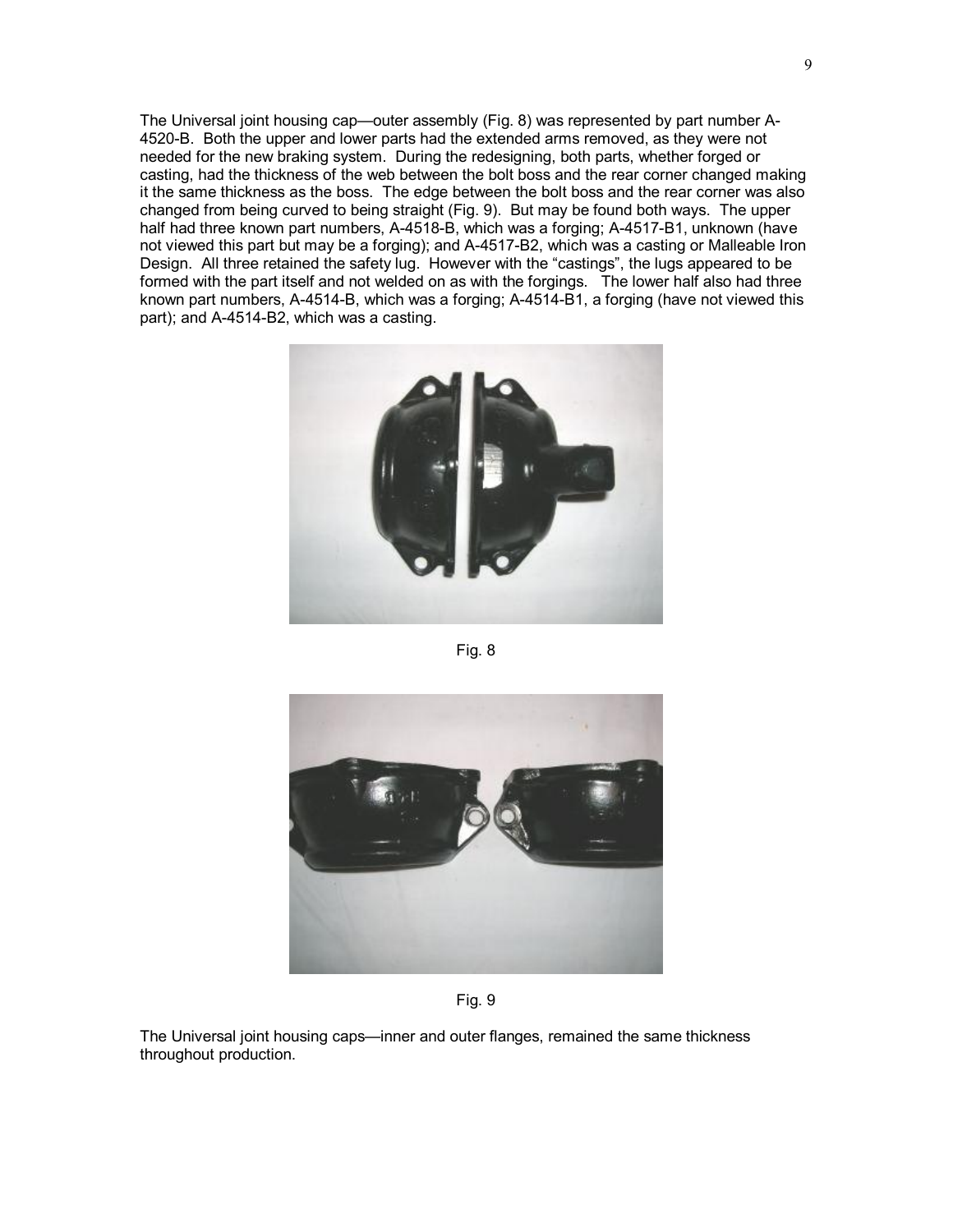On March 15-18, 1929, Ford issued Release # 12326, which was yet another change in the Universal joint housing cap—inner and outer and Transmission main shaft bearing retainer assembly. This would be Type 4 assembly which the six (6) bolt holes surrounding the assembly were changed to **equal** spacing.

The Transmission main shaft bearing retainer was represented by part number A-7085-A (Fig. 10). Some have A-7085-A1 stamped on them. It was identical to A-7085-C except it now had **equal** spaced holes. It retained the large center hole, **thick** flanges and it's construction was the Malleable Iron Design.



Fig. 10

The Universal joint housing cap—inner, reverted back to the original part number of A-4513-A (Fig. 11). In actuality it was the same as the first style but the only difference was that there were two 3/8 inch holes punched into the side of the bell portion for extra lubrication of the Universal Joint Assembly, A-7090. The large hole in the bell portion was 2-9/32 inch diameter and remained as such throughout production. Some inner later caps have been seen without the two 3/8 inch holes. Some inner earlier caps have the two 3/8 inch holes drilled on the side which the service department may have done due to the explanation in the June, 1929 Service Bulletin.

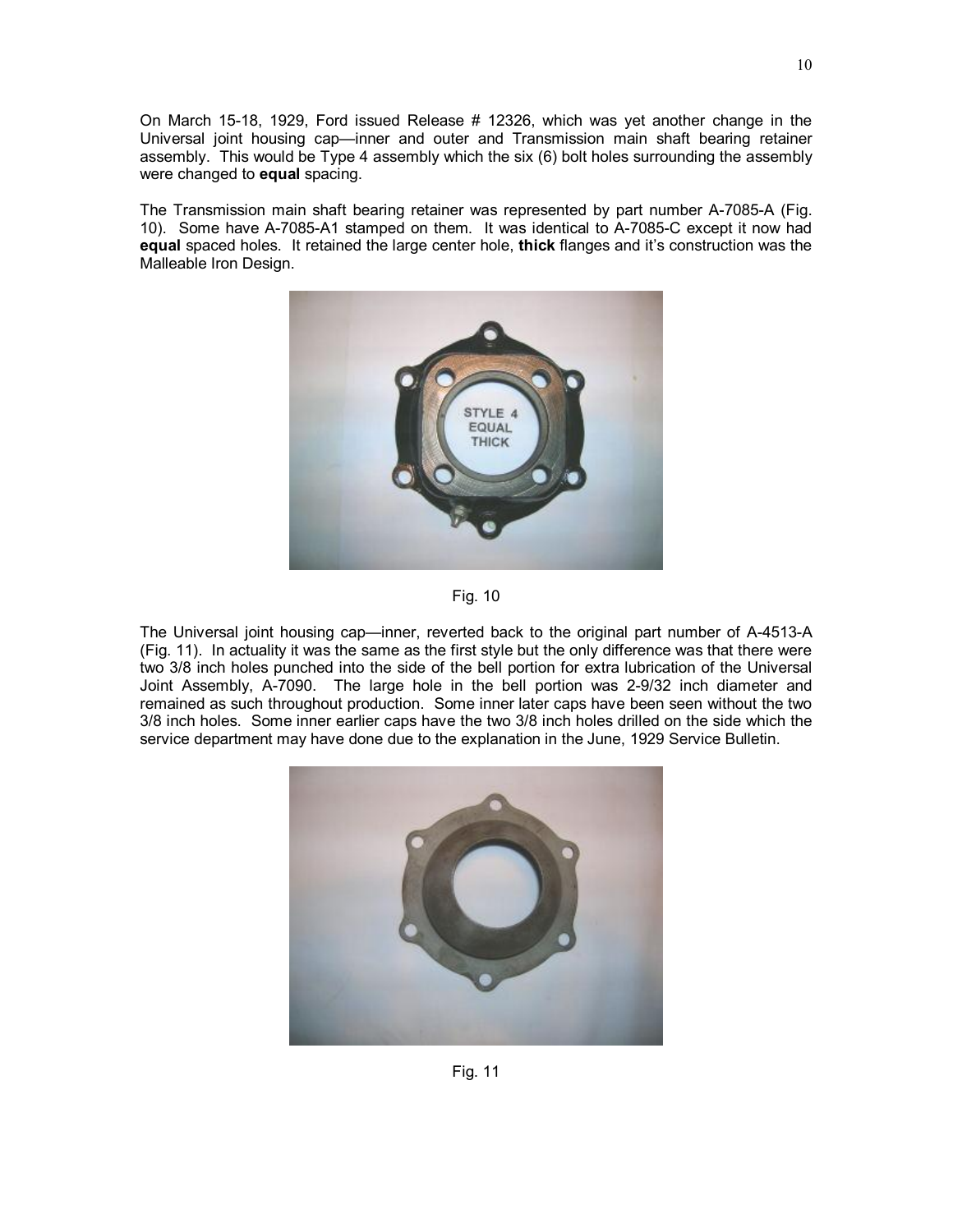The Universal joint housing cap—outer assembly, took on a new part number of A-4520-C. Ford had decided to remove the extension or safety lug on the upper universal joint housing cap thus "obsoleting" or discontinuing A-4518-B, A-4517-B1 and A-4517-B2 upper cap completely as "the lug is no longer necessary". The upper cap was replaced with the lower cap, A-4514-B2 (Fig.12) which made the assembly **equal** spaced. It was explained in the June, 1929 Ford Service Bulletin that "This change eliminates the necessity of **unequally** spacing the bolt holes in both this part and its corresponding gaskets (not to mention the Universal joint housing cap—inner and the Transmission main shaft bearing retainer) as the **unequal** spacing was used simply to insure that the housing cap being assembled with the extension lug toward the top".

With the safety lug becoming obsolete on March 15, 1929, some upper halves of A-4518-B's, which had been forged, may have just the "D" boss and not the safety lug.



## Fig. 12

Type 4 assembly lasted but a few short months when on June 22, 1929, Release # 13297, Ford redesigned the Transmission main shaft bearing retainer. A flange was added to the large center hole which reduced it's size from 2-1/2 inches to 2-27/32 inches. It was finally reported in the September, 1929 Ford Service Bulletins about 100 days later and was done to "reduce any possibility of oil leakage through the rear transmission bearing".

This leads up to the final assembly, Type 5. The parts used in this assembly were the same exact parts as what was used in Type 4 assembly except for the new Transmission main shaft bearing retainer, A-7085-A1 (Fig. 13). Just when this retainer went into actual production is anybody's guess…any time from late June to September, 1929 and was continued in use through the production of the Model A Ford.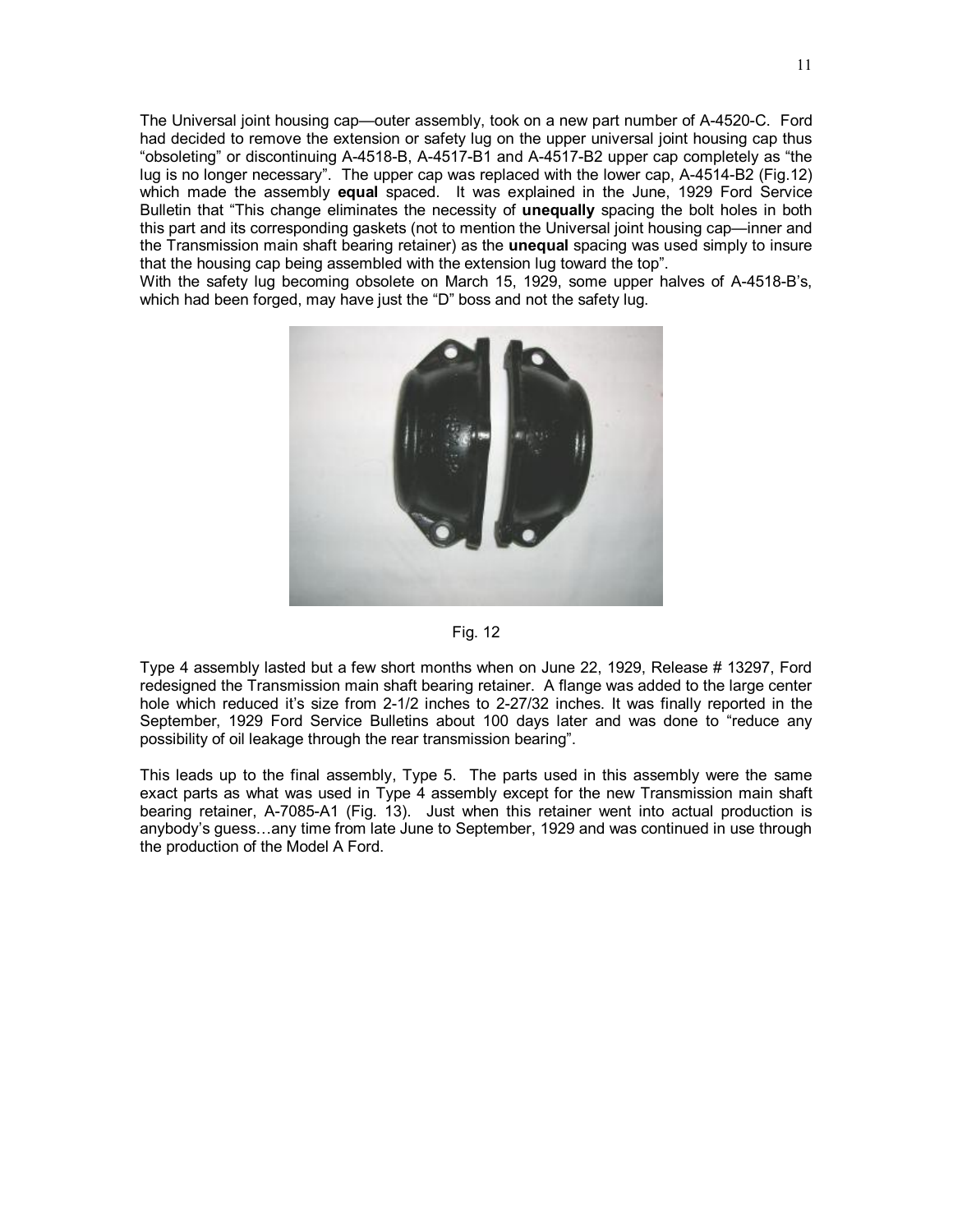

Fig. 13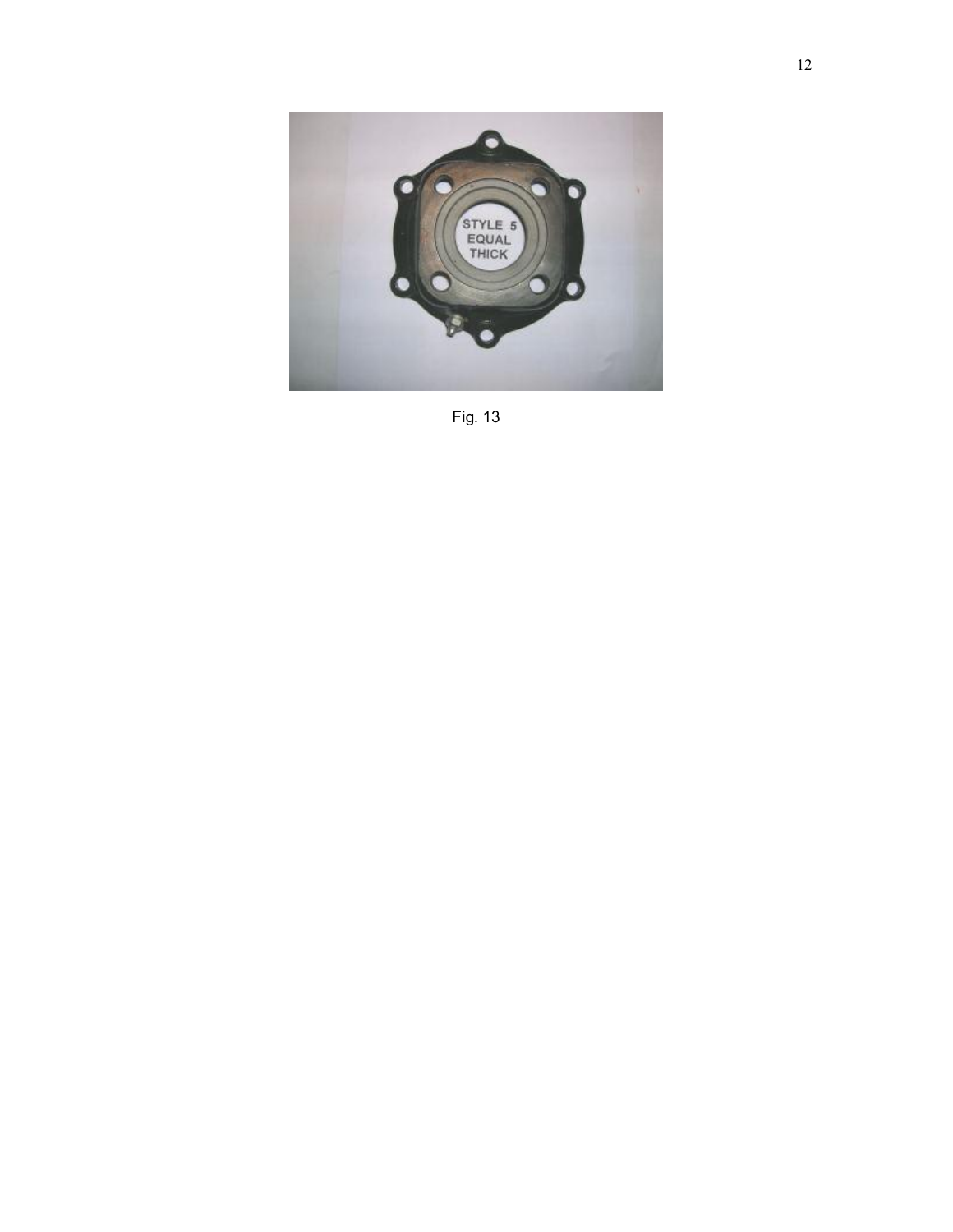|                       |               |                      | Transmission         | Time of use          |
|-----------------------|---------------|----------------------|----------------------|----------------------|
| U-joint housing       | U-joint       | U-joint housing cap- |                      |                      |
| caps/Transmission     | housing cap-- | outer                | main shaft           | (According to Ford   |
| main shaft bearing    | inner         | Assembly             | bearing retainer     | Part Release dates)  |
| retainer assembly     |               | Upper and lower      |                      |                      |
| Type 1                | Style 1       | Style 1              | Style 1              | Used October to      |
|                       |               | A-4514-C             |                      | mid-December,        |
| <b>Equal spaced</b>   | A-4513        |                      | A-7085               | 1927-Used with       |
|                       | A-4513-A      | Upper: A-4518        | A-7085-A             | the first 3400 units |
|                       | AA-4513       |                      |                      |                      |
|                       |               | Lower: A-4514        | <b>Thin flanged</b>  |                      |
| Type 2                | Style 2       | Style 2              | Style 2              | Used mid-            |
|                       |               | A-4520               |                      | December, 1927       |
| <b>Unequal spaced</b> | A-4513-B      |                      | A-7085-B             | through mid-         |
|                       |               | Upper: A-4518        |                      | October, 1928        |
|                       |               |                      | <b>Thin flanged</b>  |                      |
|                       |               | Lower: A-4514        |                      |                      |
| Type 3                | Style 2       | Style 3              | Style 3              | Used mid-October,    |
|                       |               | A-4520-B             |                      | 1928 to mid-March,   |
| <b>Unequal spaced</b> | A-4513-B      |                      | A-7085-C             | 1929                 |
|                       |               | Upper: A-4518-B, A-  |                      |                      |
|                       |               | 4517-B1, A-4517-B2   | <b>Thick flanged</b> |                      |
|                       |               |                      |                      |                      |
|                       |               | Lower: A-4514-B, A-  |                      |                      |
|                       |               | 4514-B1, A-4514-B2   |                      |                      |
|                       | Style 3       |                      |                      |                      |
| Type 4                |               | Style 4<br>A-4520-C  | Style 4              | Used mid-March,      |
|                       |               |                      |                      | 1929 through late    |
| <b>Equal spaced</b>   | A-4513-A      |                      | A-7085-A             | June, 1929           |
|                       |               | Upper: A-4514-B2     | A-7085-A1            |                      |
|                       |               |                      |                      |                      |
|                       |               | Lower: A-4514-B2     | <b>Thick flanged</b> |                      |
| Type 5                | Style 3       | Style 4              | Style 5              | Used late June,      |
|                       |               | A-4520-C             |                      | 1929 through         |
| <b>Equal spaced</b>   | A-4513-A      |                      | A-7085-A1            | production.          |
|                       |               | Upper: A-4514-B2     |                      |                      |
|                       |               |                      | <b>Thick flanged</b> |                      |
|                       |               | Lower: A-4514-B2     |                      |                      |

The above chart shows the different Universal joint housing caps—inner and outer and Transmission main shaft bearing retainer assemblies that were used in the different time periods throughout the Model A era according to the dates as they were "released" by the Ford Engineering Department. Just when the specific parts went into actual production and placed on vehicles is unknown. One must take into consideration the amount of lag time it took to gear up to make the new part plus the using up of all existing "old" parts. Some of the existing parts that were on the assembly lines may have very well been taken off and sent to dealers for repair purposes as I do not think Ford continued making the older parts as they became obsolete .

I would like to thank the following who have contributed to this study. Charlie Bass, Perry Baxter, Jack Burke, Steve Ciccalone, Clem Clement, Tim Cunningham, Dean Drenzek, Vince Falter, Fred Gooding, Willie Harms, Tim Mattice, Ron Rude, John Stone, Marco Tahtaras, Terry Oberer, Thomas Wesenberg, Richard Whalen, and Neil Wilson. If you have anything to add to this, please contact me at **[steve@plucks329s.org](mailto:steve@plucks329s.org)**. You can find the complete study on my website at **[www.plucks329s.org](http://www.plucks329s.org)**.